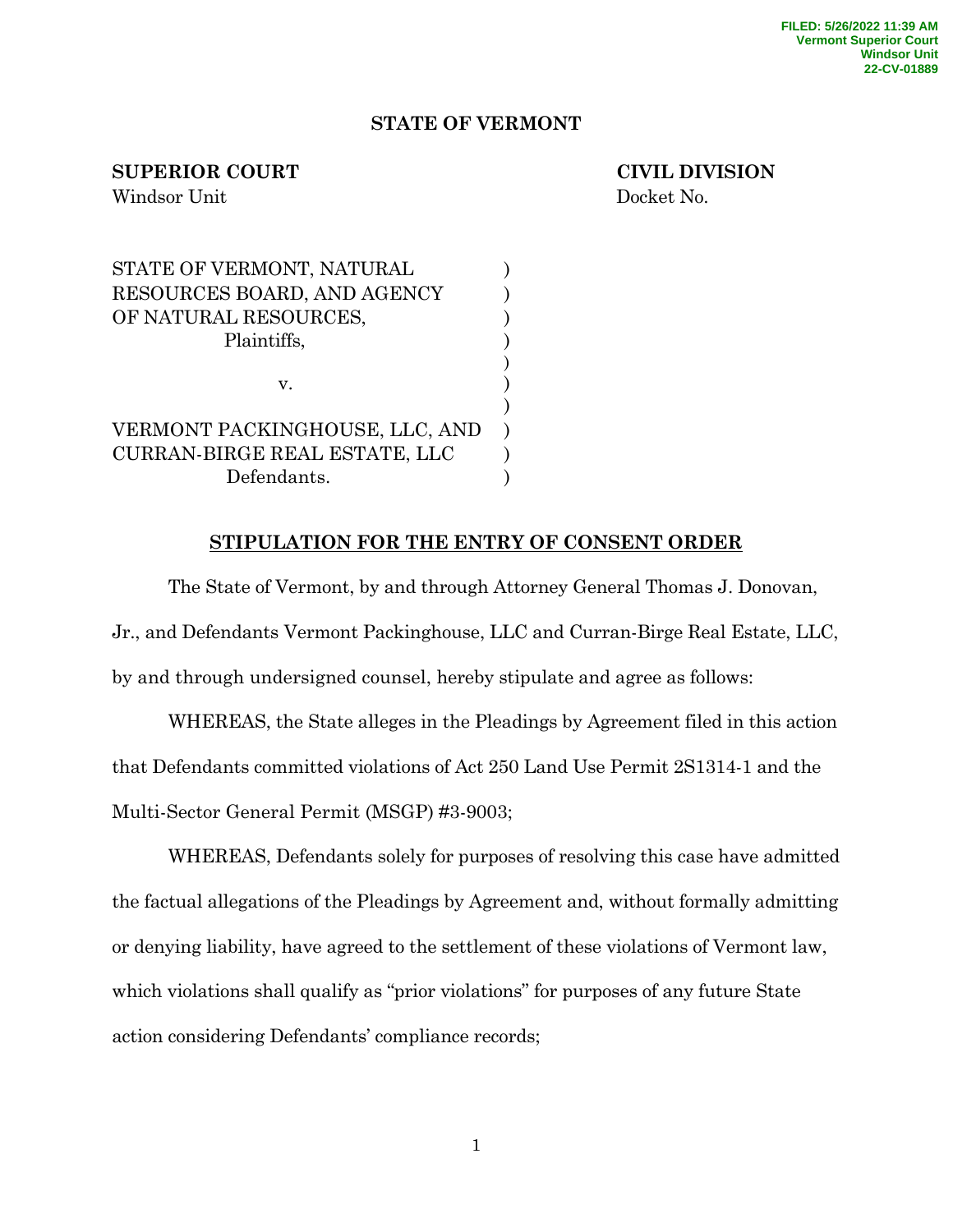WHEREAS, the Attorney General pursuant to 3 V.S.A., Chapter 7 has the general supervision of matters and actions in favor of the State, and may settle such matters as the interests of the State require;

WHEREAS, under 10 V.S.A. § 8221, Defendants are potentially liable for civil penalties of up to \$85,000.00 for each violation and \$42,500.00 per violation for each day the violation continued;

WHEREAS, the State considered the criteria in 10 V.S.A. §§ 8010(b) and (c) in arriving at the proposed penalty amount, including the degree of actual or potential impact on public health, safety, welfare and the environment resulting from the violations and that Defendants knew or had reason to know the violations existed;

WHEREAS, the Attorney General believes that this settlement is fair, reasonable, and in the State's interest as it upholds the statutory regimes of 10 V.S.A. Chapters 151 and 47, in which the violations occurred; and

WHEREAS, the Consent Order has been negotiated by the State and Defendants in good faith and that the implementation of this Consent Order will avoid prolonged and complicated litigation between the parties;

NOW, THEREFORE, the State and Defendants hereby stipulate and agree as follows:

1. Without formally admitting or denying liability, Defendants agree to this settlement of the violations alleged in the Pleadings by Agreement in order to resolve this dispute;

2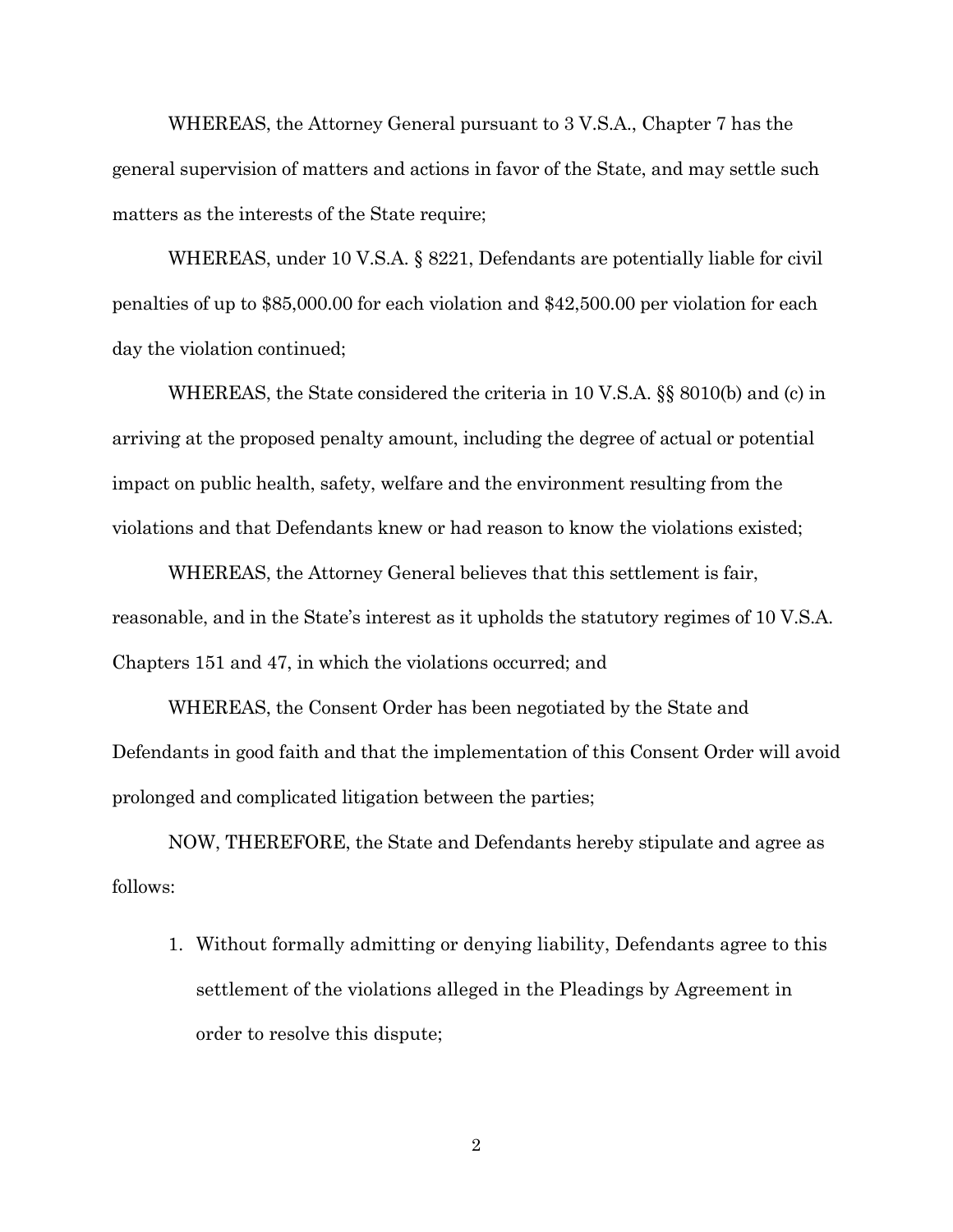- 2. Defendants agree that the violations alleged are deemed proved and established as a "prior violation" in any future state proceeding that requires consideration of any Defendant's past record of compliance, such as permit proceedings and calculating civil penalties under Title 6 or Title 10;
- 3. The State and Defendants hereby waive all rights to contest or appeal the Consent Order and they shall not challenge, in this or any other proceeding, the validity of any of the terms of the Consent Order or of this Court's jurisdiction to enter the Consent Order;
- 4. The Consent Order sets forth the complete agreement of the parties, and it may be altered, amended, or otherwise modified only by subsequent written agreements signed by the parties and approved by the Court;
- 5. The Court should hold this Stipulation and the Consent Order for twentyone (21) calendar days following their submission to the Court for the State to post them on its website to provide public notice and facilitate possible public participation in consideration of this settlement; and
- 6. Following expiration of the twenty-one (21) day period, the attached Consent Order may be entered as a final Judgment in this matter by the Court.

3